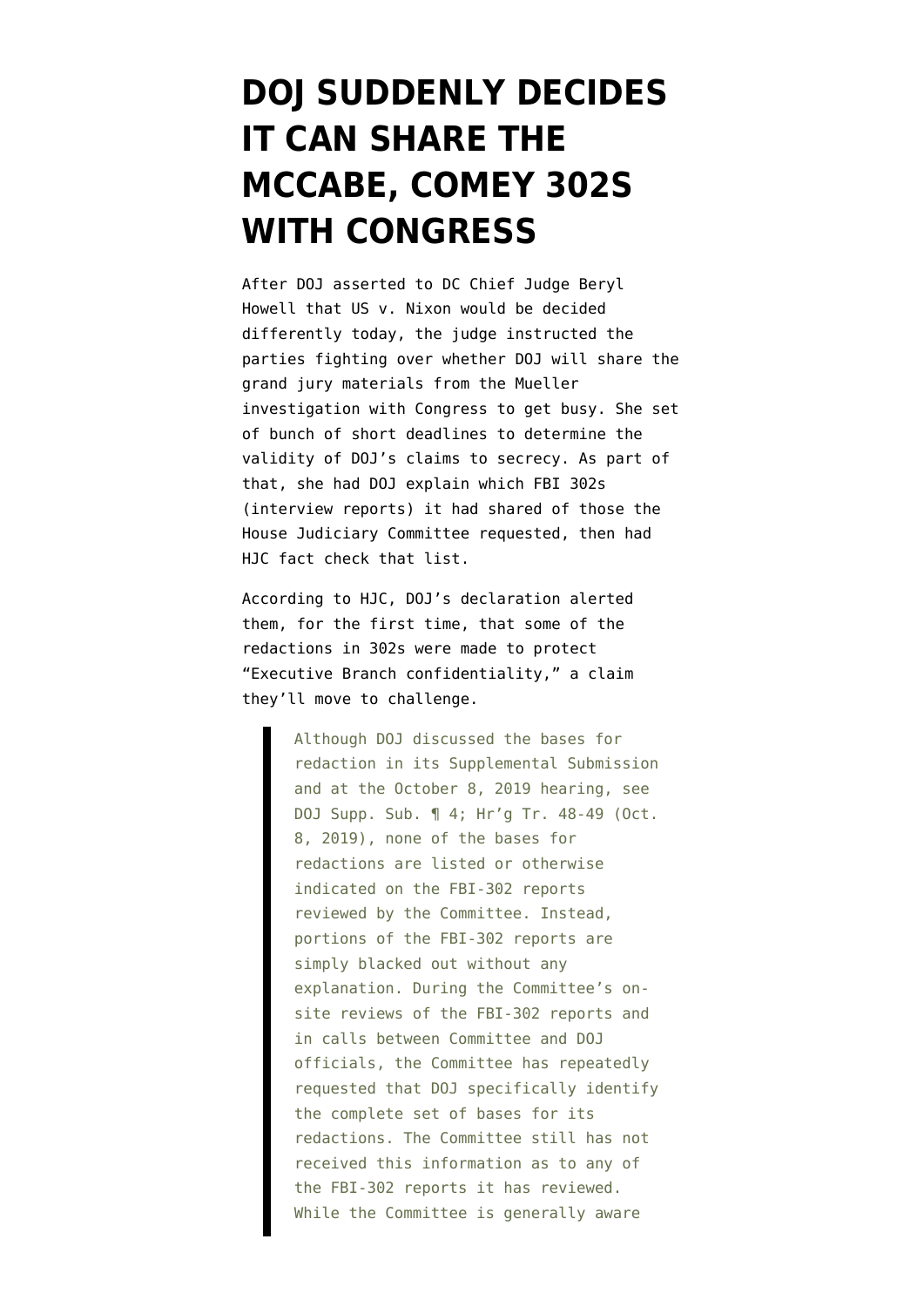that there were redactions for personally identifiable information, until the discussion during yesterday's hearing and in DOJ's Supplemental Submission, the Committee was unaware, for example, that the bases for redactions included either "Executive Branch confidentiality interests," DOJ Supp. Sub. ¶ 4, or "presidential communications," Hr'g Tr. 48:19- 20 (Oct. 8, 2019).

The more interesting revelation from the exchange, however, pertains to whether or not DOJ was going to supply all 302s, and which ones they might suppress. As DOJ explains, it has given HJC 302s for 17 of the 33 people they asked for (though the Rob Porter and Uttam Dhillon 302s were mostly redacted):

> The Committee requested FBI-302s for 33 individuals. To date the Department has provided access to the FBI-302s of 17 of those individuals, several of whom had multiple interviews. Those individuals are (in alphabetical order): (1) Chris Christie, (2) Michael Cohen (six separate FBI-302s); (3) Rick Dearborn; (4) Uttam Dhillon; (5) John Kelly; (6) Jared Kushner; (7) Cory Lewandowski; (8) Paul Manafort (seven separate FBI-302s); (9) Mary McCord; (10) K.T. McFarland (five separate FBI-302s); (11) Stephen Miller; (12) Rob Porter (two separate FBI-302s); (13) Rod Rosenstein; (14) Christopher Ruddy; (15) Sarah Sanders; (16) Sean Spicer; (17) Sally Yates.

But it has thus far withheld 302s from a group of others.

> The Department currently anticipates making the remaining FBI-302's available under the agreed upon terms as processing is completed, so long as they do not adversely impact ongoing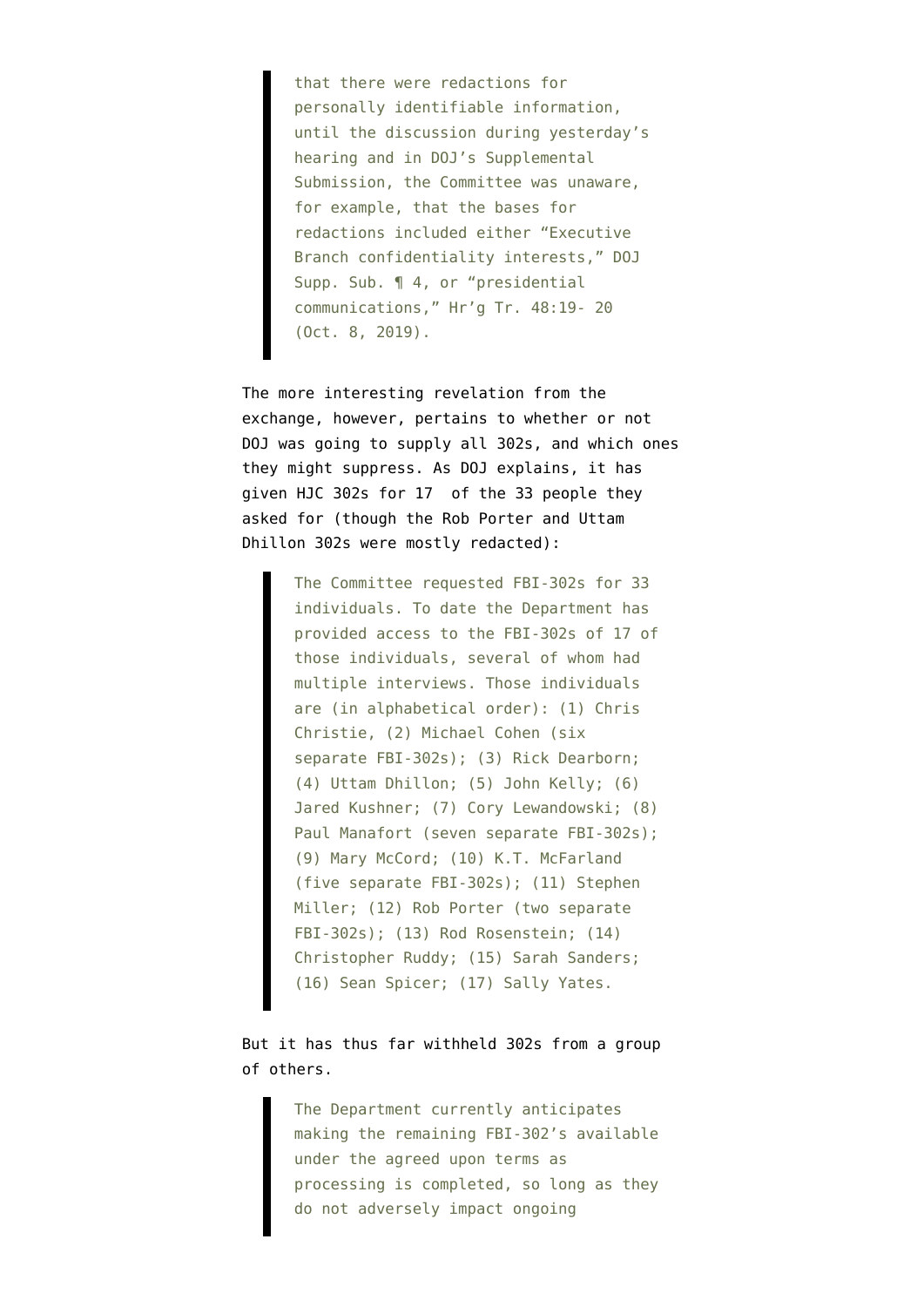investigations and cases and subject to redaction and potential withholding in order to protect Executive Branch confidentiality interests. These include, in alphabetical order (1) Stephen Bannon; (2) Dana Boente; (3) James Burnham; (4) James Comey; (5) Annie Donaldson; (6) John Eisenberg; (7) Michael Flynn; (8) Rick Gates; (9) Hope Hicks; (10) Jody Hunt; (11) Andrew McCabe; (12) Don McGahn; (13) Reince Priebus; (14) James Rybicki; (15) Jeff Sessions. In addition, the Committee requested the FBI-302 for the counsel to Michael Flynn, which also has not yet been processed.

## It's an interesting list to withhold.

Hicks, of course, was privy to a great deal (including Trump's effort to lie about the June 9 meeting), and her testimony about certain communications during the campaign was actually fairly revealing.

At least two of these may be withheld for the pendency of the Roger Stone trial; both Steve Bannon and Rick Gates will be witnesses, and Mike Flynn's discussions of WikiLeaks may come up as well.

These 302s (and Dhillon's heavily redacted one) cover virtually all of the White House's side of discussions not to fire Mike Flynn right away after discovering he lied about his call with Sergey Kislyak: James Burnham, John Eisenberg, Don McGahn, and Reince Priebus, and of course Flynn himself, were all key players in that. Of course, Eisenberg (who's the lawyer who decided to hide the records on Trump's call to Volodymyr Zelensky) was involved in other acts that might indicate obstruction, including advising KT McFarland *not* to create a false record about what Flynn said. And McGahn was involved in much else (and might even have been asked about Stone's campaign finance issues, which McGahn represented him on, and the awareness of the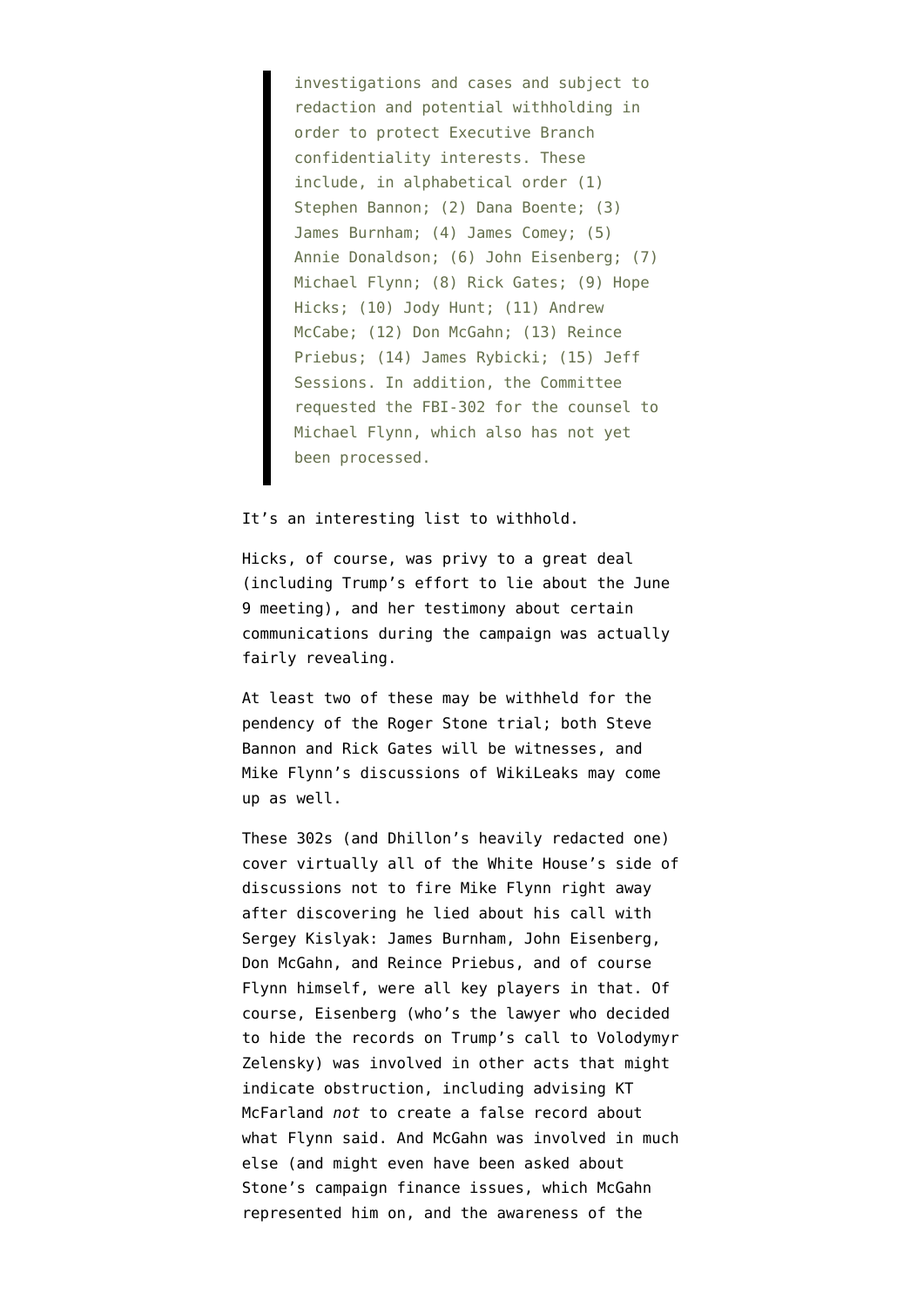Trump campaign about will be an issue at Stone's trial). But I find it acutely interesting that DOJ is withholding a bunch of records that will make it clear how damning Trump's reluctance to fire Flynn was, even as Flynn attempts a propaganda driven effort to give Trump an excuse to pardon him.

Then there are the 302s pertaining to the recusal of Jeff Sessions and firing of Jim Comey (and immediate pressure on Andrew McCabe). Those include Comey himself, McCabe, Rybicki, Hunt, Sessions, and Dana Boente. The fact that DOJ has been withholding these (and it's suggestion that there are ongoing investigations) is really sketchy: it suggests that DOJ may have been withholding really damning 302s from Congress so it can decide whether to indict McCabe and presumably — wait for DOJ IG to finish its investigation of the FISA orders some of these men approved. In other words, DOJ has been releasing one after another damning claim against Comey and McCabe, but withholding evidence about why they might be targeted.

It's also noteworthy that Boente and McGahn's memory regarding an effort McGahn made to shut down the Russian investigation is one of the greatest conflicts of testimony in [the entire](https://assets.documentcloud.org/documents/6002293/190322-Redacted-Mueller-Report.pdf) [Mueller Report](https://assets.documentcloud.org/documents/6002293/190322-Redacted-Mueller-Report.pdf).

The 302s DOJ has been withholding also happens to include 302s of current DOJ officials. Boente is the FBI General Counsel. More alarmingly, Jody Hunt runs the Civil Division and Burnham is his Deputy. These are the men directing the DOJ effort to make breathtaking claims about impeachment, and they're hiding their own actions in the investigation about which Congress is considering impeachment.

But, having been asked by Howell what the state of affairs is, DOJ has now decided that they're going to turn over 302s they previously had suggested they might withhold. HJC expressed some surprise about the sudden change of plans.